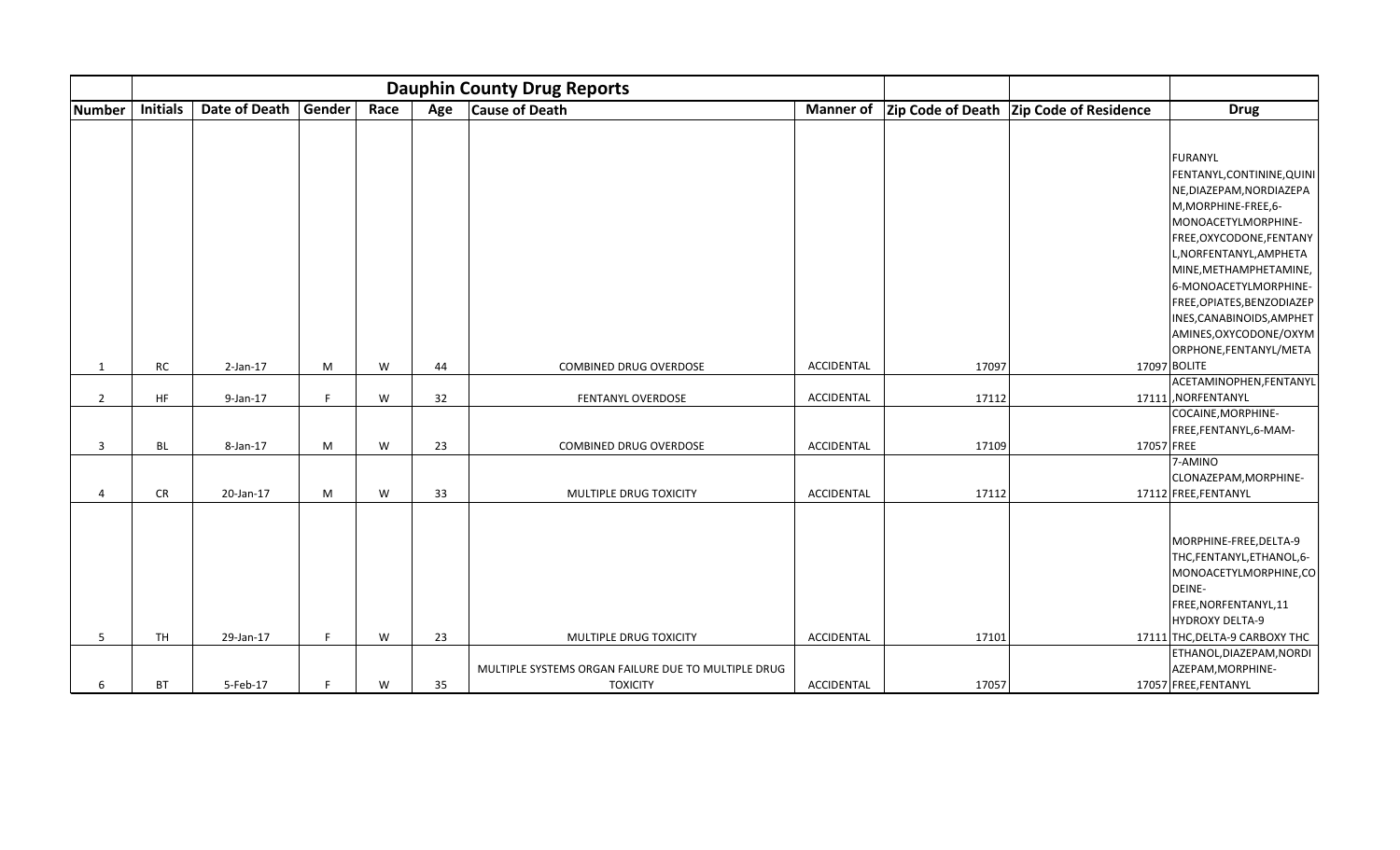|             |           |           |    |    |    |                            |                   |       | CAFFEINE, MORPHINE-          |
|-------------|-----------|-----------|----|----|----|----------------------------|-------------------|-------|------------------------------|
|             |           |           |    |    |    |                            |                   |       | FREE, 11-HYDROXY DELTA-9     |
|             |           |           |    |    |    |                            |                   |       | THC,11-HYDROXY DELTA-9       |
|             |           |           |    |    |    |                            |                   |       | THC, DELTA-9 CARBOXY         |
|             |           |           |    |    |    |                            |                   |       | THC, DELTA-9                 |
|             |           |           |    |    |    |                            |                   |       | THC,FENTANYL,NORFENTAN       |
|             |           |           |    |    |    |                            |                   |       | YL, ACETYL                   |
|             |           |           |    |    |    |                            |                   |       | FENTANYL, OPIATES-           |
|             |           |           |    |    |    |                            |                   |       | URINE, CANNABINOIDS-         |
|             |           |           |    |    |    |                            |                   |       | URINE, FENTANYL              |
|             |           |           |    |    |    |                            |                   |       | METABOLITE-URINE, 6-MAM-     |
| $7^{\circ}$ | AL        | 17-Feb-17 | M  | H. | 45 | MULTIPLE OPIOID TOXICITY   | ACCIDENTAL        | 17110 | 17110 FREE-URINE             |
|             |           |           |    |    |    |                            |                   |       |                              |
|             |           |           |    |    |    |                            |                   |       | MORPHINE-FREE, 6-            |
|             |           |           |    |    |    |                            |                   |       | MONOACETYLMORPHINE-          |
|             |           |           |    |    |    |                            |                   |       | FREE,FENTANYL,NORFENTA       |
|             |           |           |    |    |    |                            |                   |       | NYL, FENTANYL, NORFENTAN     |
| 8           | OH        | 12-Jan-17 | F. | W  | 83 | MULTIPLE DRUG TOXICITY     | UNDETERMINED      | 17033 | 17033 YL, MORPHINE-TOTAL     |
| 9           | <b>DR</b> | 13-Mar-17 | M  | W  | 53 | OXYCODONE OVERDOSE         | ACCIDENTAL        | 17036 | 17036 OXYCODONE-FREE         |
|             |           |           |    |    |    |                            |                   |       | FENTANYL, QUETIAPINE, ETH    |
| 10          | YO        | 9-Apr-17  | F. | H. | 45 | <b>ANOXIC BRAIN INJURY</b> | ACCIDENTAL        | 17101 | 17113 ANOL                   |
|             |           |           |    |    |    |                            |                   |       | CAFFEINE, COTININE, NALOXO   |
|             |           |           |    |    |    |                            |                   |       | NE, MORPHINE-                |
|             |           |           |    |    |    |                            |                   |       | FREE, FENTANYL, NORFENTA     |
|             |           |           |    |    |    |                            |                   |       | NYL, OPIATES, OPIATES, OPIAT |
|             |           |           |    |    |    |                            |                   |       | ES, FENTANYL/METABOLITE, 6-  |
| 11          | DE        | 25-Feb-17 | M  | W  | 22 | MULTIPLE DRUG TOXICITY     | <b>ACCIDENTAL</b> | 17032 | 17032 MAM-FREE               |
|             |           |           |    |    |    |                            |                   |       |                              |
|             |           |           |    |    |    |                            |                   |       | CAFFEINE, COTININE, THEOBR   |
|             |           |           |    |    |    |                            |                   |       | OMINE, MORPHINE-             |
|             |           |           |    |    |    |                            |                   |       | <b>FREE, DELTA-9 CARBOXY</b> |
|             |           |           |    |    |    |                            |                   |       | THC, DELTA-9                 |
|             |           |           |    |    |    |                            |                   |       | THC, FENTANYL, NORFENTAN     |
|             |           |           |    |    |    |                            |                   |       | YL, NICOTINE, COTININE, 11-  |
|             |           |           |    |    |    |                            |                   |       | HYDROXY DELTA-9              |
|             |           |           |    |    |    |                            |                   |       | THC, DELTA-9CARBOXY          |
|             |           |           |    |    |    |                            |                   |       | THC, DELTA-9 CARBOXY         |
|             |           |           |    |    |    |                            |                   |       | THC, DELTA-9THC, MORPHINE-   |
|             |           |           |    |    |    |                            |                   |       | TOTAL, FENTANYL, NORFENT     |
| 12          | <b>CM</b> | 2-Mar-17  | F. | W  | 39 | MULTIPLE DRUG TOXICITY     | ACCIDENTAL        | 17104 | 17104 ANYL                   |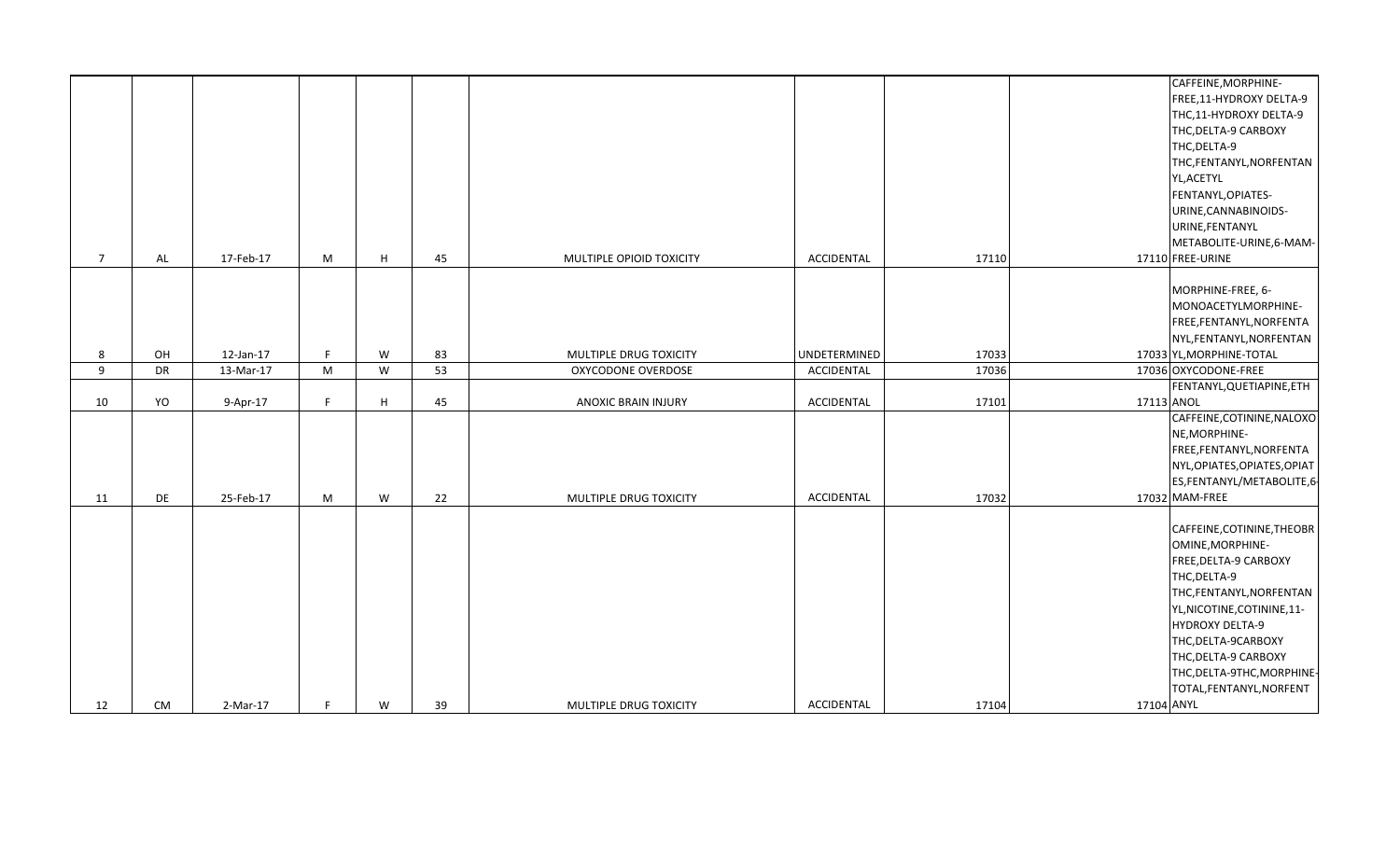|    |           |           |   |   |    |                                |                |       |           | ETHANOL, CAFFEINE, MORPHI    |
|----|-----------|-----------|---|---|----|--------------------------------|----------------|-------|-----------|------------------------------|
|    |           |           |   |   |    |                                |                |       |           | NE,6-                        |
|    |           |           |   |   |    |                                |                |       |           | MONOACETYLMORPHINE, TO       |
| 13 | GD        | 20-Feb-17 | M | W | 44 | MULTIPLE DRUG TOXICITY         | ACCIDENTAL     | 17110 |           | 17110 PIRAMATE, FENTANYL     |
|    |           |           |   |   |    |                                |                |       |           | NICOTINE, CAFFEINE, COTININ  |
|    |           |           |   |   |    |                                |                |       |           | E, THEOBROMINE, CODEINE-     |
|    |           |           |   |   |    |                                |                |       |           | FREE, MORPHINE-              |
|    |           |           |   |   |    |                                |                |       |           | FREE, CITALOPRAM/ESCITAL     |
| 14 | BM        | 31-Jan-17 | F | W | 36 | <b>ACUTE MORPHINE TOXICITY</b> | ACCIDENTAL     | 17101 |           | 17404 OPRAM, TOPIRAMATE      |
|    |           |           |   |   |    |                                |                |       |           |                              |
|    |           |           |   |   |    |                                |                |       |           | ETHANOL, ACETAMINOPHEN,      |
|    |           |           |   |   |    |                                |                |       |           | LORAZEPAM, OXYCODONE-        |
|    |           |           |   |   |    |                                |                |       |           | FREE, TOPIRAMATE, TRAMAD     |
|    |           |           |   |   |    |                                |                |       |           | OL,9-                        |
|    |           |           |   |   |    |                                |                |       |           | DESMETHYLTRAMADOL, O-        |
|    |           |           |   |   |    |                                |                |       |           | DESMETHYLTRAMADOL, CYC       |
|    |           |           |   |   |    |                                |                |       |           | LOBENZAPRINE, AMPHETAMI      |
| 15 | MM        | 9-Mar-17  | F | W | 54 | COMBINED DRUG OVERDOSE         | <b>SUICIDE</b> | 17057 | 17057 NE  |                              |
|    |           |           |   |   |    |                                |                |       |           |                              |
|    |           |           |   |   |    |                                |                |       |           |                              |
|    |           |           |   |   |    |                                |                |       |           | LEVAMISOLE, METHYLEGONI      |
|    |           |           |   |   |    |                                |                |       |           | NE, NICOTINE, NORCYCLOBEN    |
|    |           |           |   |   |    |                                |                |       |           | ZAPRINE, CAFFEINE, COTININ   |
|    |           |           |   |   |    |                                |                |       |           | E, THEOBROMINE, BENZOYLE     |
|    |           |           |   |   |    |                                |                |       |           | CGOINE, MORPHINE-FREE, 6-    |
|    |           |           |   |   |    |                                |                |       |           | MONOACETYLMORPHINE-          |
|    |           |           |   |   |    |                                |                |       |           | FREE, FLUOXETINE, NORFLUO    |
|    |           |           |   |   |    |                                |                |       |           | XETINE, FENTANYL, NORFENT    |
| 16 | JS        | 16-Mar-17 | M | W | 26 | COMBINED DRUG OVERDOSE         | ACCIDENTAL     | 17057 |           | 17057 ANYL, ACETYL FENTANYL  |
|    |           |           |   |   |    |                                |                |       |           | CAFFEINE, MORPHINE, FENTA    |
| 17 | SP        | 18-Mar-17 | M | W | 42 | COMBINED DRUG OVERDOSE         | ACCIDENTAL     | 17111 | 17111 NYL |                              |
|    |           |           |   |   |    |                                |                |       |           |                              |
|    |           |           |   |   |    |                                |                |       |           | CAFFEINE, COTININE, ACETA    |
|    |           |           |   |   |    |                                |                |       |           | MINOPHEN, DIHYDROCODEI       |
|    |           |           |   |   |    |                                |                |       |           | NE/HYDROCODOL-               |
| 18 | <b>NH</b> | 26-Mar-17 | M | W | 63 | HYDROCODONE TOXICITY           | ACCIDENTAL     | 17036 |           | 17036 FREE, HYDROCODONE-FREE |
|    |           |           |   |   |    |                                |                |       |           | CONTININE, MORPHINE-         |
|    |           |           |   |   |    |                                |                |       |           | FREE,FENTANYL,6-MAM-         |
| 19 | ZW        | 20-Mar-17 | M | W | 25 | <b>COMBINED DRUG OVERDOSE</b>  | ACCIDENTAL     | 17111 |           | 17025 FREE-URINE             |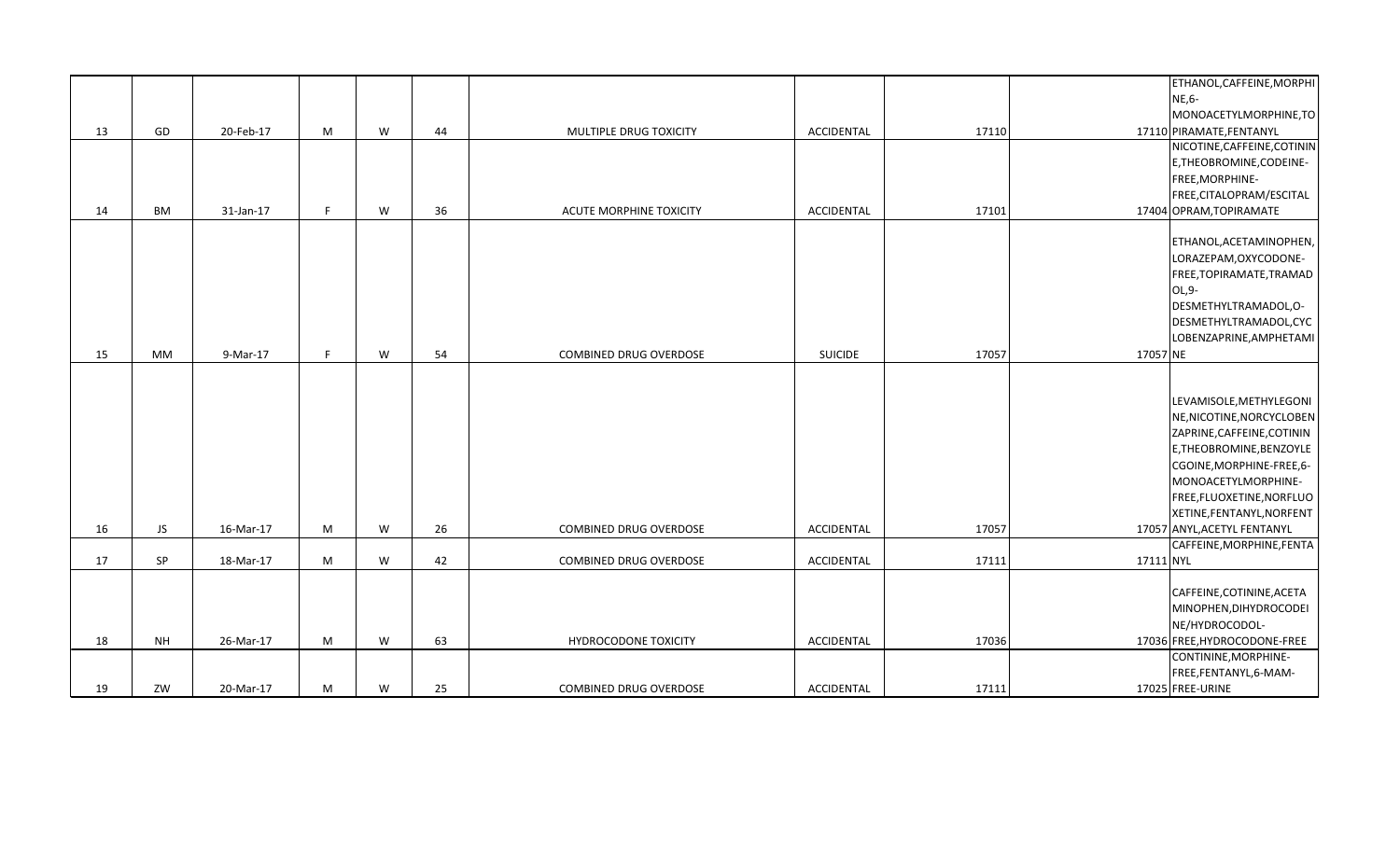|                 |           |           |   |   |                 |                                |                |       |          | EHTANOL, CAFFEINE, COTININ                 |
|-----------------|-----------|-----------|---|---|-----------------|--------------------------------|----------------|-------|----------|--------------------------------------------|
|                 |           |           |   |   |                 |                                |                |       |          | E, METHADONE, MORPHINE, 6-                 |
|                 |           |           |   |   |                 |                                |                |       |          | MONOACETYLMORPHINE, A                      |
|                 |           |           |   |   |                 |                                |                |       |          | MITRIPTYLINE, NORTRIPTYLI                  |
|                 |           |           |   |   |                 |                                |                |       |          | NE, FENTANYL, NORFENTANY                   |
| 20              | MC        | 13-Mar-17 | M | B | 62              | COMBINED DRUG OVERDOSE         | ACCIDENTAL     | 17102 |          | 17102 L, ACETYL FENTANYL                   |
|                 |           |           |   |   |                 |                                |                |       |          | DELTA-9                                    |
|                 |           |           |   |   |                 |                                |                |       |          | THC, FENTANYL, NORFENTAN                   |
| 21              | TC        | 7-Mar-17  | M | W | 29              | ACUTE FENTANYL TOXICITY        | ACCIDENTAL     | 17033 | 17033 YL |                                            |
| $\overline{22}$ | EL        | 19-Mar-17 | E | W | $\overline{25}$ | ACUTE FENTANYL TOXICITY        | ACCIDENTAL     | 17057 |          | 17057 FENTANYL, NORFENTANYL                |
| 23              | JC        | 9-Mar-17  | M | H | 43              | ACUTE FENTANYL TOXICITY        | ACCIDENTAL     | 17102 |          | CONTININE, FENTANYL, NORF<br>17102 ENTANYL |
|                 |           |           |   |   |                 |                                |                |       |          | FURANYL FENTANYL, 4-                       |
|                 |           |           |   |   |                 |                                |                |       |          | ANPP, MORPHINE-                            |
|                 |           |           |   |   |                 |                                |                |       |          | <b>FREE, DELTA-9 CARBOXY</b>               |
| 24              | EW        | 6-Mar-17  | M | M | 27              | COMP SYNTHETIC IPIOID TOXICITY | ACCIDENTAL     | 17036 |          | 17036 THC, DELTA-9 THC                     |
|                 |           |           |   |   |                 |                                |                |       |          | ALPROZOLAM, MORPHINE-                      |
| 25              | DP        | 28-Mar-17 | F | B | 47              | MULTIPLE DRUG TOXICITY         | ACCIDENTAL     | 17109 |          | 17109 FREE, FENTANYL                       |
|                 |           |           |   |   |                 |                                |                |       |          |                                            |
|                 |           |           |   |   |                 |                                |                |       |          | CODEINE-FREE, MORPHINE-                    |
|                 |           |           |   |   |                 |                                |                |       |          | FEE,11-HYDROXY DELTA-9                     |
|                 |           |           |   |   |                 |                                |                |       |          | THC, DELTA-9 CARBOXY                       |
|                 |           |           |   |   |                 |                                |                |       |          | THC, DELTA-9<br>THC,FENTANYL,NORFENTAN     |
| 26              | <b>RC</b> | 11-Mar-17 | F | W | 43              | MULTIPLE DRUG TOXICITY         | ACCIDENTAL     | 17036 |          | 17036 YL, 6-MAM-FREE-URINE                 |
|                 |           |           |   |   |                 |                                |                |       |          | APAP,ALPRAZOLAM,OXYCOD                     |
|                 |           |           |   |   |                 |                                |                |       |          | ONE-                                       |
|                 |           |           |   |   |                 |                                |                |       |          | FREE, HYDROXYBUPROPIAN, Z                  |
| 27              | DH        | 7-Mar-17  | M | W | 52              | MULTIPLE DRUG TOXICITY         | <b>SUICIDE</b> | 17033 |          | 19522 OLPIDEM, VERAPAMIL                   |
|                 |           |           |   |   |                 |                                |                |       |          |                                            |
|                 |           |           |   |   |                 |                                |                |       |          | ETHANOL, MORPHINE-                         |
|                 |           |           |   |   |                 |                                |                |       |          | FREE, SERTRALINE, TOPIRAM                  |
|                 |           |           |   |   |                 |                                |                |       |          | ATE, RESPERIDONE, FENTANY                  |
| 28              | KP        | 29-Mar-17 | F | W | 48              | COMBINED DRUG OVERDOSE         | ACCIDENTAL     | 17103 |          | 17103 L/METABOLITE, 6-MAM-FREE             |
|                 |           |           |   |   |                 |                                |                |       |          | ALPRAZOLAM, COCAINE, BEN                   |
|                 |           |           |   |   |                 |                                |                |       |          | ZOYLECGONINE, CODEINE-                     |
|                 |           |           |   |   |                 |                                |                |       |          | FREE, MORPHINE-FREE, 6-                    |
|                 |           |           |   |   |                 |                                |                |       |          | MONOACETYLMORPHINE-                        |
|                 |           |           |   |   |                 |                                |                |       |          | FREE, FENTANYL, NORFENTA                   |
| 29              | <b>DK</b> | 31-Mar-17 | M | W | 47              | MULTIPLE DRUG TOXICITY         | ACCIDENTAL     | 17103 |          | 17103 NYL, ACETYL FENTANYL                 |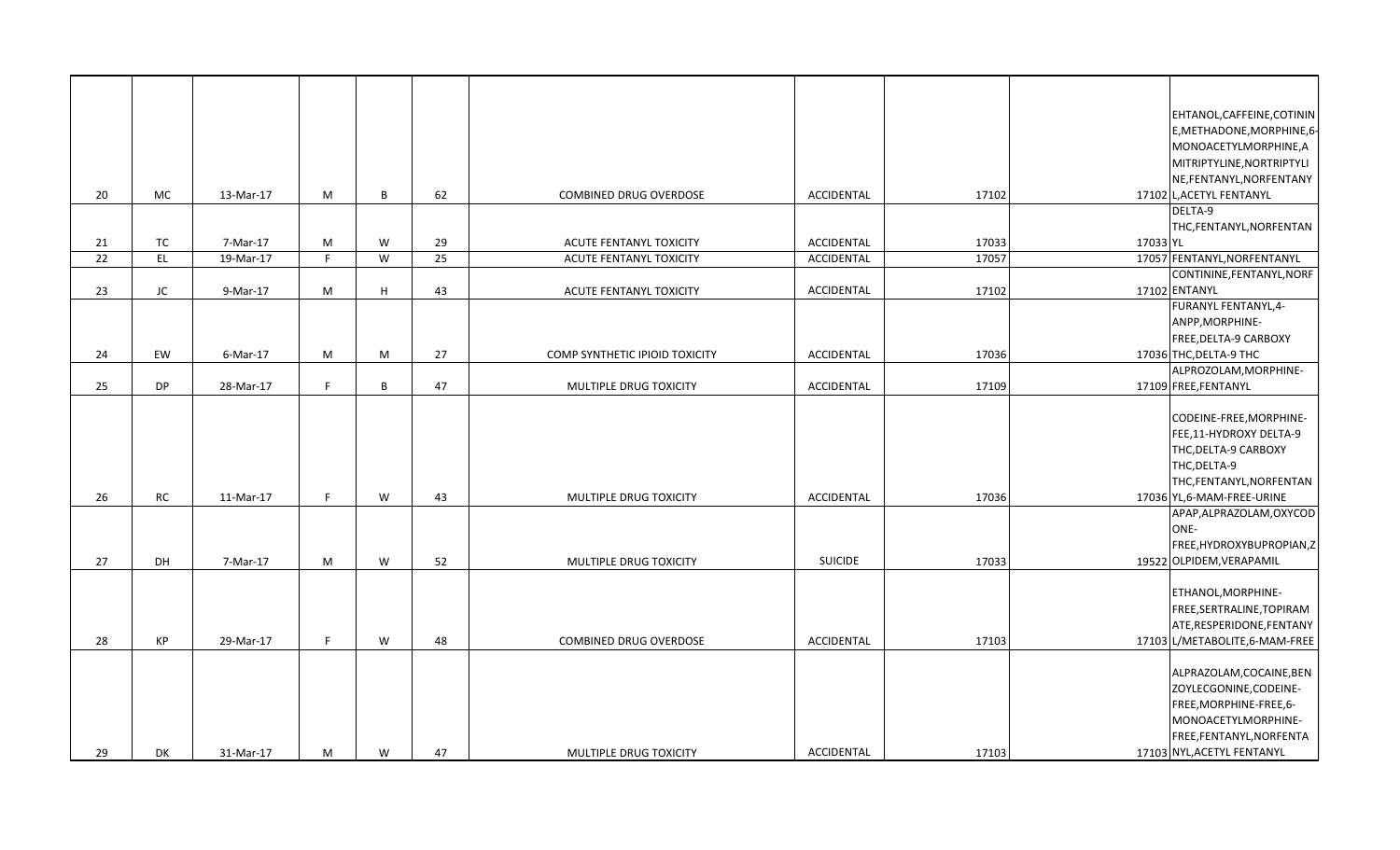|    |           |            |                |   |    |                                                 |            |       |            | ETHANOL, MORPHINE-FREE, 6-    |
|----|-----------|------------|----------------|---|----|-------------------------------------------------|------------|-------|------------|-------------------------------|
|    |           |            |                |   |    |                                                 |            |       |            | MAM, DELTA-9 CARBOXY          |
|    |           |            |                |   |    |                                                 |            |       |            | THC, FENTANYL, ACETYL         |
| 30 | <b>TH</b> | 10-Apr-17  | M              | W | 25 | MULTIPLE DRUG OVERDOSE                          | ACCIDENTAL | 17111 |            | 17111 FENTANYL, DELTA-9 THC   |
| 31 | AH        | 11-Apr-17  | $\blacksquare$ | W | 41 | ACUTE FENTANYL TOXICITY                         | ACCIDENTAL | 17104 |            | 17104 FENTANYL                |
|    |           |            |                |   |    |                                                 |            |       |            |                               |
| 32 | AN        | 4-Apr-17   | M              | B | 29 | FRESH WATER DROWNING VEHICLE SUBMERGED IN WATER | ACCIDENTAL | 17110 |            | 17110 CAFFEINE, PHENCYCLIDINE |
| 33 | JG        | $2-Apr-17$ | M              | W | 58 | FENTANYL TOXICITY                               | ACCIDENTAL | 17057 |            | 17057 THC, FENTANYL           |
| 34 | <b>TR</b> | 26-Mar-17  | M              | W | 39 | ASPIRATION PNEUMONIA ETHANOL SUBSTANCE ABUSE    | ACCIDENTAL | 17101 |            | 17070 ALOCHOL                 |
|    |           |            |                |   |    |                                                 |            |       |            |                               |
|    |           |            |                |   |    |                                                 |            |       |            | <b>FURANYL FENTANY, 4-</b>    |
|    |           |            |                |   |    |                                                 |            |       |            | ANPP, CAFFEINE, DELTA-9       |
|    |           |            |                |   |    |                                                 |            |       |            | CARBOXY THC, DELTA-9          |
|    |           |            |                |   |    |                                                 |            |       |            | THC, BENZODIAZEPINES, OXY     |
| 35 | ME        | $2-Apr-17$ | М              | W | 25 | FURANYL FENTANYL TOXICITY                       | ACCIDENTAL | 17061 |            | 17061 CODEONE/OXYMORPHONE     |
|    |           |            |                |   |    |                                                 |            |       |            |                               |
|    |           |            |                |   |    |                                                 |            |       |            | ETHALOL, MORPHINE-FREE, 6-    |
|    |           |            |                |   |    |                                                 |            |       |            | MONOACETYLMORPHINE,FE         |
|    |           |            |                |   |    |                                                 |            |       |            | NTANYL, OPIATES, FENTANYL/    |
| 36 | DG        | 31-Mar-17  | M              | W | 28 | <b>COMBINED DRUG OVERDOSE</b>                   | ACCIDENTAL | 17111 |            | 17111 METABOLITE              |
|    |           |            |                |   |    |                                                 |            |       |            | ETHANOL, ACETAMINOPHEN,       |
|    |           |            |                |   |    |                                                 |            |       |            | <b>MORPHINE</b>               |
|    |           |            |                |   |    |                                                 |            |       |            | FREE,FENTANYL,6-MAM           |
| 37 | DK        | 14-Apr-17  | M              | W | 35 | COMBINED DRUG OVERDOSE                          | ACCIDENTAL | 17112 | 17112 FREE |                               |
|    |           |            |                |   |    |                                                 |            |       |            | METHADONE, EDDP, METOPR       |
|    |           |            |                |   |    |                                                 |            |       |            | OLOL, HYDROXYZINE, COCAIN     |
|    |           |            |                |   |    |                                                 |            |       |            | E,BENZOYLECGONINE,GABA        |
| 38 | LZ        | 15-Apr-17  | F.             | W | 52 | MULTIPLE DRUG TOXICITY                          | ACCIDENTAL | 17109 |            | 17109 PENTIN                  |
|    |           |            |                |   |    |                                                 |            |       |            | COTININE, MORPHINE-           |
|    |           |            |                |   |    |                                                 |            |       |            | FREE, TRAMADOL, O-            |
|    |           |            |                |   |    |                                                 |            |       |            | DEAMETHYLTRAMADOL,FEN         |
|    |           |            |                |   |    |                                                 |            |       |            | TANYL, NORFENTANYL, ACETY     |
|    |           |            |                |   |    |                                                 |            |       |            |                               |
|    |           |            |                |   |    |                                                 |            |       |            | FENTANYL, OPIATES, FENTAN     |
|    |           |            |                |   |    |                                                 |            |       |            | YL/METABOLITE, 6-MAM-         |
| 39 | <b>SB</b> | 22-Apr-17  | М              | W | 25 | MULTIPLE DRUG TOXICITY                          | ACCIDENTAL | 17078 | 17078 FREE |                               |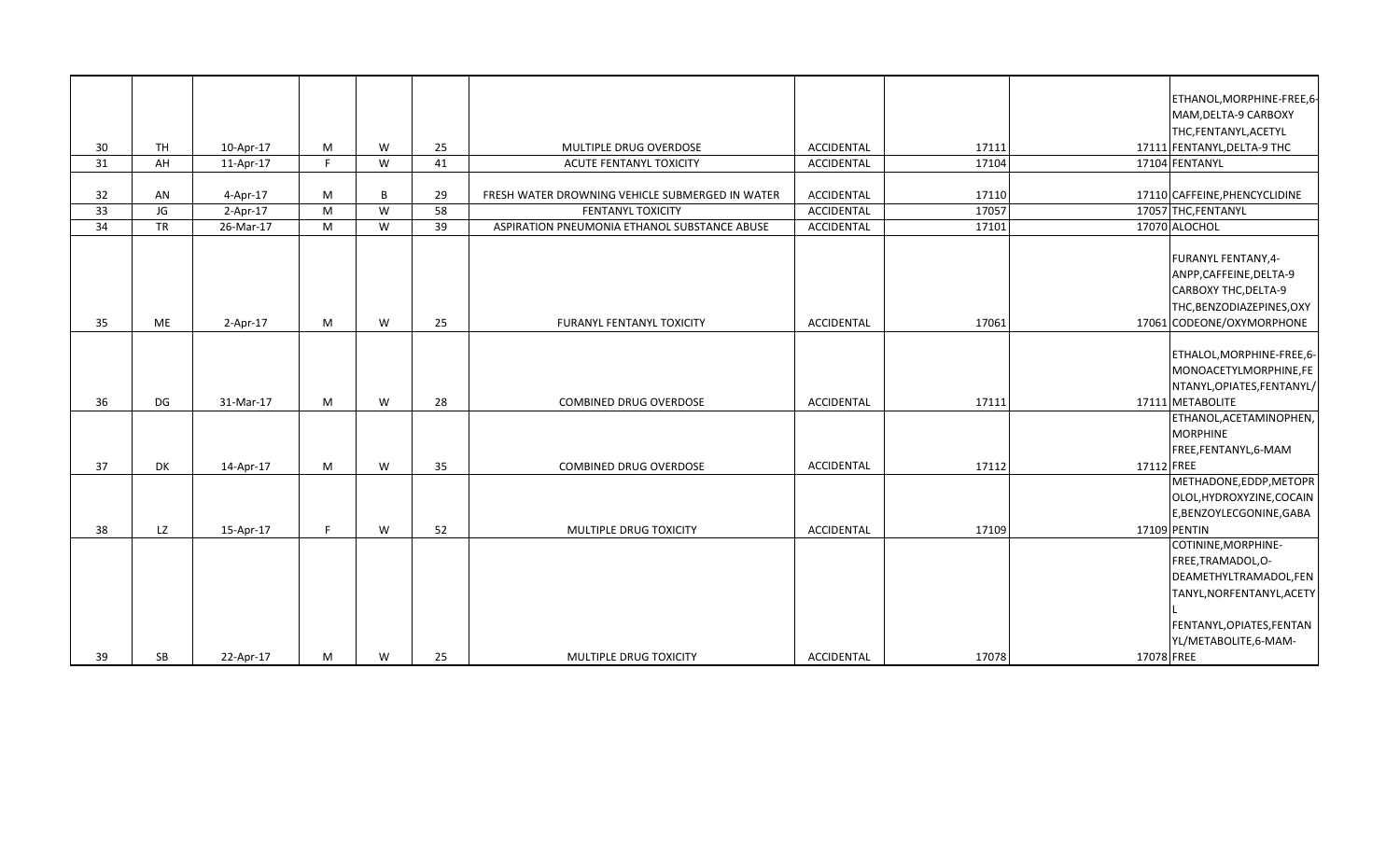|    |           |            |    |   |    |                                            |                   |       |            | CAFFEINE,LORAZEPAM,CODE      |
|----|-----------|------------|----|---|----|--------------------------------------------|-------------------|-------|------------|------------------------------|
|    |           |            |    |   |    |                                            |                   |       |            | INE-FREE, MORPHIONE-         |
|    |           |            |    |   |    |                                            |                   |       |            | FEE,OXYCODONE-               |
|    |           |            |    |   |    |                                            |                   |       |            | FREE, DELTA-9                |
|    |           |            |    |   |    |                                            |                   |       |            | THC, FENTANYL, NORFENTAN     |
| 40 | TM        | 12-Apr-17  | M  | W | 61 | MULTIPLE DRUG TOXICITY                     | ACCIDENTAL        | 17101 |            | 17055 YL, ACETYL FENTANYL    |
|    |           |            |    |   |    |                                            |                   |       |            | DIPHENHYDRAMINE 38.5         |
| 41 | OK        | 5-Mar-17   | F. | W | 10 | HYPOX BRAIN INJURY DT MULTI DRUG INGESTION | ACCIDENTAL        | 17033 |            | 17340 MG, FLECAINDE 100 MG   |
| 42 | <b>RD</b> | 26-Apr-17  | F  | W | 21 | ACUTE FENTANYL TOXICITY                    | ACCIDENTAL        | 17111 |            | 17111 FENTANYL               |
|    |           |            |    |   |    |                                            |                   |       |            | MORPHINE-FREE, 6-MAM-        |
|    |           |            |    |   |    |                                            |                   |       |            | FREE, FENTANYL,              |
|    |           |            |    |   |    |                                            |                   |       |            | NORFENTANYL, COCAINE, BE     |
| 43 | <b>RR</b> | 21-Apr-17  | M  | H | 46 | MULTIPLE DRUG TOXICITY                     | <b>ACCIDENTAL</b> | 17104 |            | 17102 NZOYLECGONINE-FREE     |
|    |           |            |    |   |    |                                            |                   |       |            | CAFFEINE,                    |
|    |           |            |    |   |    |                                            |                   |       |            | COTININE, MORPHINE-          |
|    |           |            |    |   |    |                                            |                   |       |            | FREE,11-HYDROXY DELTA-9      |
|    |           |            |    |   |    |                                            |                   |       |            | THC, DELTA-9 CARBOXY         |
|    |           |            |    |   |    |                                            |                   |       |            | THC, DELTA-9                 |
|    |           |            |    |   |    |                                            |                   |       |            | THC, FENTANYL, NORFENTAN     |
|    |           |            |    |   |    |                                            |                   |       |            | YL, ACETYL FENTANYL, 6-      |
| 44 | <b>CH</b> | 13-Apr-17  | M  | H | 37 | <b>COMBINED DRUG OVERDOSE</b>              | <b>ACCIDENTAL</b> | 17102 |            | 17102 MAM-FREE               |
|    |           |            |    |   |    |                                            |                   |       |            | MORPHINE-                    |
|    |           |            |    |   |    |                                            |                   |       |            | FREE, FENTANYL, 6-MAM-       |
| 45 | <b>DM</b> | $1-May-17$ | M  | W | 26 | <b>COMBINED DRUG OVERDOSE</b>              | ACCIDENTAL        | 17110 | 17110 FREE |                              |
|    |           |            |    |   |    |                                            |                   |       |            |                              |
|    |           |            |    |   |    |                                            |                   |       |            | BENZOYLECGONINE, MORPHI      |
|    |           |            |    |   |    |                                            |                   |       |            | <b>NE</b>                    |
|    |           |            |    |   |    |                                            |                   |       |            | FREE,FENTANYL,NORFENTA       |
|    |           |            |    |   |    |                                            |                   |       |            | NYL, OPIATES, COCAINE        |
|    |           |            |    |   |    |                                            |                   |       |            | METABOLITIES, CANNABINOI     |
|    |           |            |    |   |    |                                            |                   |       |            | DS, OXYCODONE/OXYMORPH       |
|    |           |            |    |   |    |                                            |                   |       |            | ONE, FENTANYL                |
| 46 | JL        | $3-May-17$ | M  | W | 35 | COMBINED DRUG OVERDOSE                     | ACCIDENTAL        | 17104 |            | 17104 METABOLITE, 6-MAM-FREE |
| 47 | JW        | 21-Jan-17  | M  | W | 39 | ACUTE FENTANYL TOXICITY                    | ACCIDENTAL        | 17111 |            | 16949 NORFENTANYL, FENTANYL  |
|    |           |            |    |   |    |                                            |                   |       |            | ETHANOL, BAC                 |
|    |           |            |    |   |    |                                            |                   |       |            | 0.255, TRAZADONE, DITIAZEM   |
| 48 | LC.       | 15-May-17  | M  | W | 54 | ACUTE FENTANYL TOXICITY                    | <b>ACCIDENTAL</b> | 17111 |            | 17057 FENTANYL               |
|    |           |            |    |   |    |                                            |                   |       |            | TOPIRAMATE, NALOXONE, CO     |
|    |           |            |    |   |    |                                            |                   |       |            | TININE, HYDROXYZINE          |
|    |           |            |    |   |    |                                            |                   |       |            |                              |
|    |           |            |    |   |    |                                            |                   |       |            | HCL, FENTANYL, OPIATES, FEN  |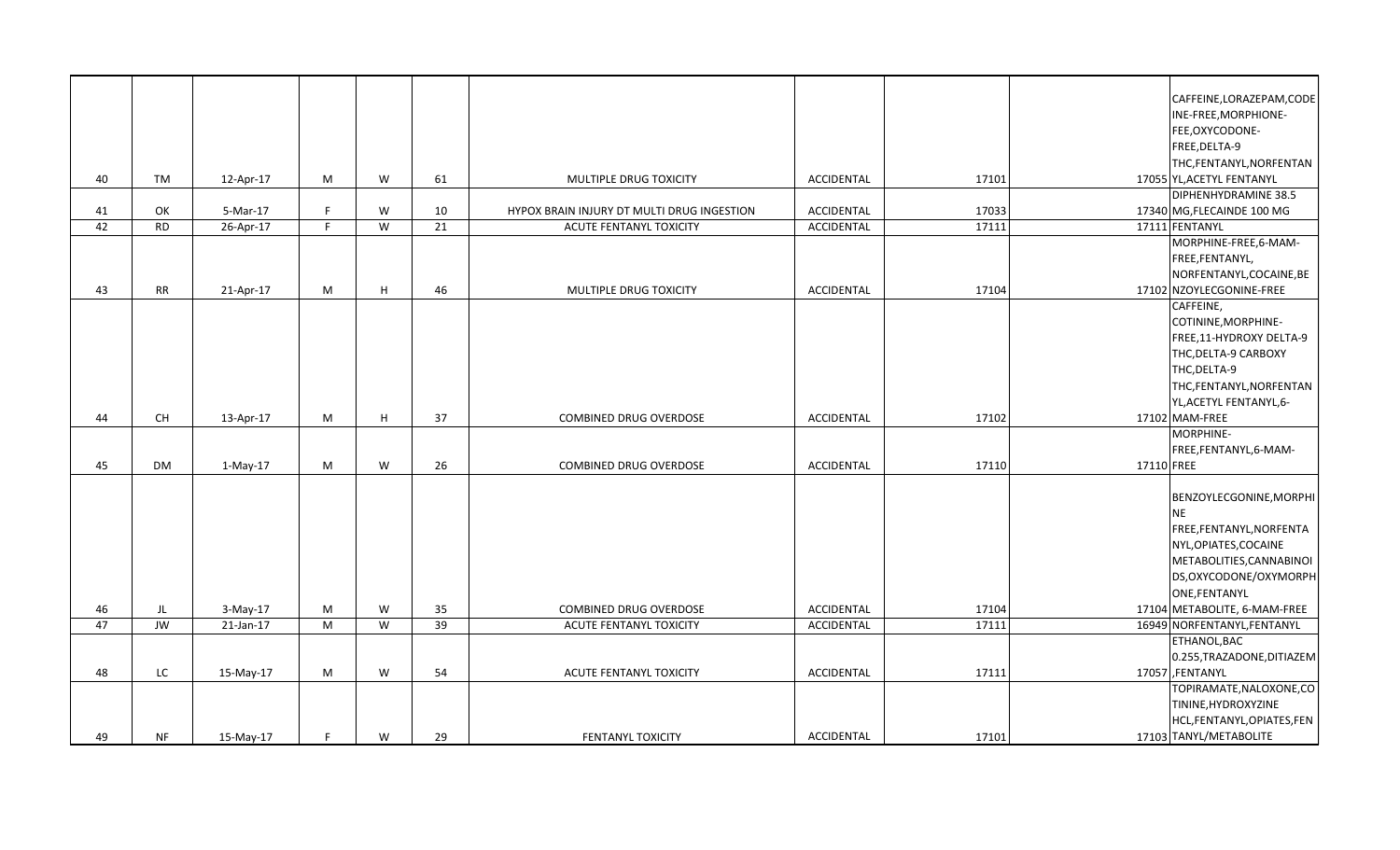|    |           |           |   |   |    |                                       |                |       | ETHANOL, OXYCODONE, FENT      |
|----|-----------|-----------|---|---|----|---------------------------------------|----------------|-------|-------------------------------|
| 50 | <b>JR</b> | 22-May-17 | M | B | 51 | ACUTE FENTANYL TOXICITY               | ACCIDENTAL     | 17101 | 17110 ANYL                    |
|    |           |           |   |   |    |                                       |                |       |                               |
|    |           |           |   |   |    |                                       |                |       | DESMETHYLDOXEPIN, CAFFEI      |
|    |           |           |   |   |    |                                       |                |       | NE, COTININE, NORTRIPTYLIN    |
|    |           |           |   |   |    |                                       |                |       | E, DIAZEPAM, ZOLPIDEM, DILT   |
|    |           |           |   |   |    |                                       |                |       | IAZEM, NICOTINE, THEOBRO      |
| 51 | LP.       | 19-May-17 | М | W | 79 | MULTIPLE DRUG OVERDOSE                | <b>SUICIDE</b> | 17030 | 17030 MINE, MIRTAZAPINE       |
|    |           |           |   |   |    |                                       |                |       |                               |
|    |           |           |   |   |    |                                       |                |       |                               |
|    |           |           |   |   |    |                                       |                |       | <b>BAC</b>                    |
|    |           |           |   |   |    |                                       |                |       | 0.39, DIAZEPAM, NORDIAZEP     |
|    |           |           |   |   |    |                                       |                |       | AM, BENZOYLEGONINE, MOR       |
|    |           |           |   |   |    |                                       |                |       | PHINE-FREE, HYDROXYZINE       |
|    |           |           |   |   |    |                                       |                |       | HCL, FENTANYL, DELTA-0        |
| 52 | <b>RS</b> | 12-Apr-17 | М | W | 36 | MULTIPLE DRUG OVERDOSE                | ACCIDENTAL     | 17033 | 17036 CARBOXY THC, SERTRALINE |
|    |           |           |   |   |    |                                       |                |       |                               |
|    |           |           |   |   |    |                                       |                |       | <b>ACETYL</b>                 |
|    |           |           |   |   |    |                                       |                |       | FENTANYL, OPIATES, FENTAN     |
|    |           |           |   |   |    |                                       |                |       | YL/METABOLITE, NORFENTA       |
|    |           |           |   |   |    |                                       |                |       | NYL, FENTANYL, DELA-9         |
|    |           |           |   |   |    |                                       |                |       | THC, DELTA-9 CARBOXY          |
|    |           |           |   |   |    |                                       |                |       | THC,11-HYDROXY DELTA-9        |
|    |           |           |   |   |    |                                       |                |       | THC,COTININE,CAFFEINE,NIC     |
|    |           |           |   |   |    |                                       |                |       | OTINE, THEOBROMINE, 11-       |
| 53 | ZC        | 21-May-17 | M | W | 25 | ACUTE FENTANYL TOXICITY               | ACCIDENTAL     | 17057 | 17057 HYDROXY DELTA-9 THC     |
|    |           |           |   |   |    |                                       |                |       | ETHANOL, FENTANYL, NORFE      |
| 54 | JF        | 10-May-17 | M | W | 26 | ACUTE FENTANYL TOXICITY               | ACCIDENTAL     | 17104 | 17110 NTANYL                  |
| 55 | JU        | 16-Jan-17 | M | W | 37 | COMPLICATIONS OF CARFENTANIL TOXICITY | ACCIDENTAL     | 17101 | 17319 CARFENTANIL             |
| 56 | <b>TS</b> | 7-May-17  | F | W | 34 | COMP FLUROCARBON TOXICITY             | ACCIDENTAL     | 17036 | 17036 DIFLUROETHANE           |
|    |           |           |   |   |    |                                       |                |       |                               |
|    |           |           |   |   |    |                                       |                |       | ETHANOL, COCAINE, COCAET      |
|    |           |           |   |   |    |                                       |                |       | HYLENE, BENZOYLECGONINE,      |
|    |           |           |   |   |    |                                       |                |       | OXYCODONE, ACETAMINOPH        |
|    |           |           |   |   |    |                                       |                |       | EN, CAFFEINE, COTININE, NAP   |
|    |           |           |   |   |    |                                       |                |       | ROXEN, ETHYLECGONINE, LEV     |
| 57 | DG        | 19-May-17 | М | W | 44 | MULTIPLE DRUG TOXICITY                | ACCIDENTAL     | 17061 | 17061 ANISOLE, METHYLECOOGINE |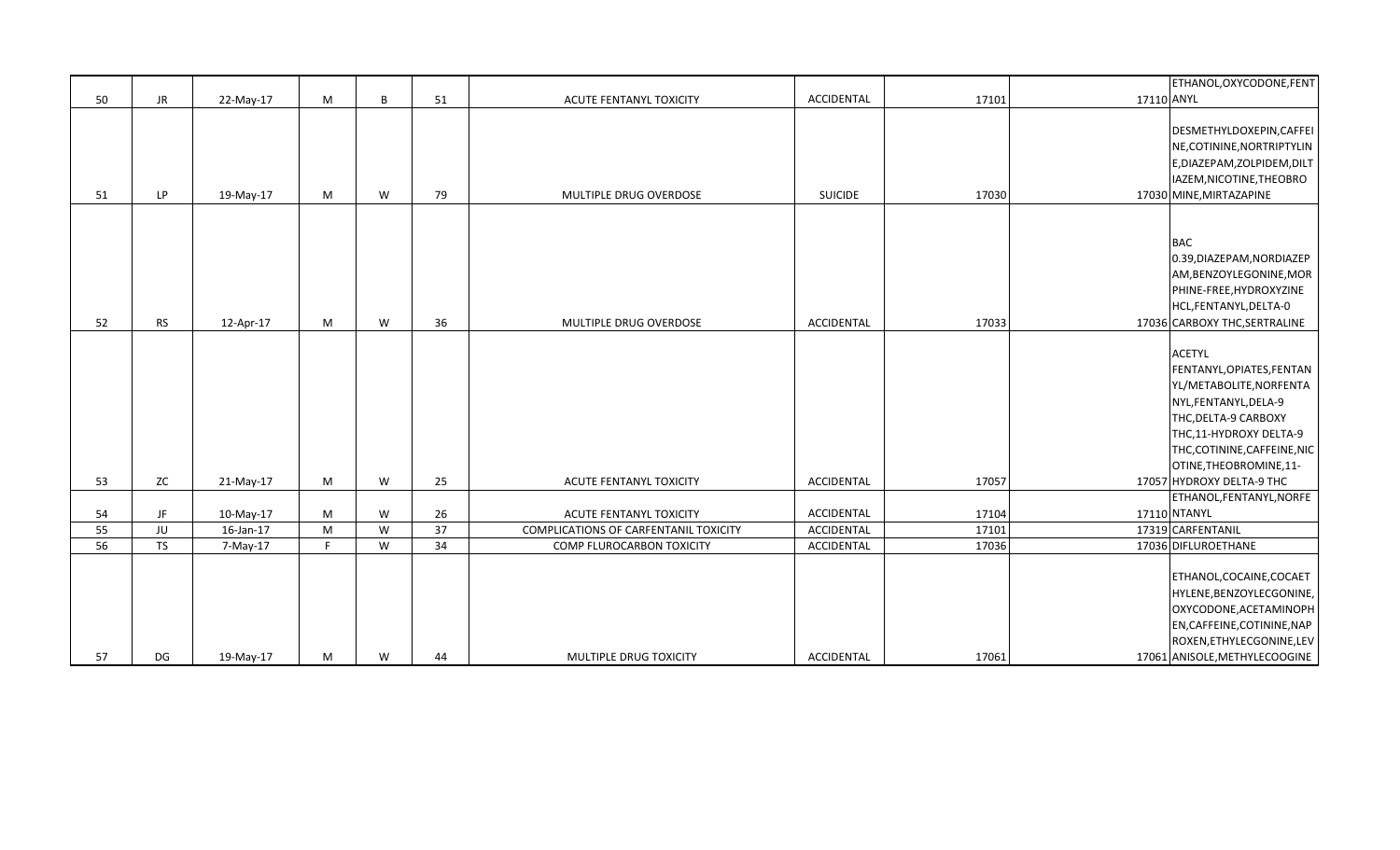|    |               |           |   |   |    |                        |                |       | MORPHINE-                 |
|----|---------------|-----------|---|---|----|------------------------|----------------|-------|---------------------------|
|    |               |           |   |   |    |                        |                |       | FREE, BUPROPION, GUAIFENE |
|    |               |           |   |   |    |                        |                |       | SIN, DEXTRO/LEVO          |
|    |               |           |   |   |    |                        |                |       | METHORPHAN, FENTANYL, AC  |
|    |               |           |   |   |    |                        |                |       | ETYL FENTANYL, 6-         |
|    |               |           |   |   |    |                        |                |       | MONOACETYLMORPHINE-       |
|    |               |           |   |   |    |                        |                |       | FREE, HYDROXYBUPROPION,   |
|    |               |           |   |   |    |                        |                |       | DEXTRORPHAN/LEVORPHAN     |
|    |               |           |   |   |    |                        |                |       | OL, BUPROPION, HYDROXYBU  |
|    |               |           |   |   |    |                        |                |       | PROPION, DEXTRORPHAN/LE   |
|    |               |           |   |   |    |                        |                |       | VORPHANOL, RISPERIDONE, D |
|    |               |           |   |   |    |                        |                |       | EXTRO/LEVO                |
|    |               |           |   |   |    |                        |                |       | METHORPHAN, 9-            |
|    |               |           |   |   |    |                        |                |       | HYDROXYRISPERIDONE, RISP  |
|    |               |           |   |   |    |                        |                |       | <b>ERIDONE AND 9-</b>     |
|    |               |           |   |   |    |                        |                |       | HYDROXYRISPERIDONE        |
| 58 | $\mathsf{SG}$ | 6-Jun-17  | M | B | 17 | COMBINED DRUG OVERDOSE | ACCIDENTAL     | 17112 | 17112 TOTAL               |
|    |               |           |   |   |    |                        |                |       | ETHANOL, ETHAOL, ACETONE, |
|    |               |           |   |   |    |                        |                |       | ACETONE, ISOPROPANOL, ISO |
| 59 | <b>CM</b>     | 17-Jul-17 | M | W | 62 | ETAHNOL TOXICITY       | ACCIDENTAL     | 17101 | 17070 PROPANOL            |
|    |               |           |   |   |    |                        |                |       | 7-AMINO                   |
|    |               |           |   |   |    |                        |                |       | CLONAZEPAM, MORPHINE-     |
|    |               |           |   |   |    |                        |                |       | FREE, DELTA-9             |
|    |               |           |   |   |    |                        |                |       | THC, FENTANYL, NORFENTAN  |
|    |               |           |   |   |    |                        |                |       | YL,6-                     |
|    |               |           |   |   |    |                        |                |       | MONOACETYLMORPHINE-       |
| 60 | SP            | 11-Jun-17 | M | B | 18 | COMBINED DRUG OVERDOSE | ACCIDENTAL     | 17036 | 17036 FREE                |
|    |               |           |   |   |    |                        |                |       |                           |
|    |               |           |   |   |    |                        |                |       | DELTA-9 CARBOXY THELTA-9  |
| 61 | DY            | 28-Apr-17 | M | W | 59 | PROBABLE DRUG OVERDOSE | ACCIDENTAL     | 17057 | 17057 THC, MORPHINE-FREE  |
|    |               |           |   |   |    |                        |                |       | MORPHIN, CITALOPRAM/ESC   |
|    |               |           |   |   |    |                        |                |       | ITALOPRAM, ZOLPIDEM, HYD  |
| 62 | DB            | 13-Jul-17 | M | W | 61 | MULTIPLE DRUG TOXICITY | <b>SUICIDE</b> | 17111 | 17111 ROMORPHONE          |
|    |               |           |   |   |    |                        |                |       | CAFEINE, COTININE, OXYCOD |
|    |               |           |   |   |    |                        |                |       | ONE, OXYMORPHONE-         |
|    |               |           |   |   |    |                        |                |       | FREE, BUPROPION, HYDROXY  |
|    |               |           |   |   |    |                        |                |       | BUPROPION, TRAZODONE, CY  |
| 63 | BM            | 29-Jun-17 | M | W | 48 | COMBINED DRUG OVERDOSE | ACCIDENTAL     | 17030 | 17030 CLBENZAPRINE        |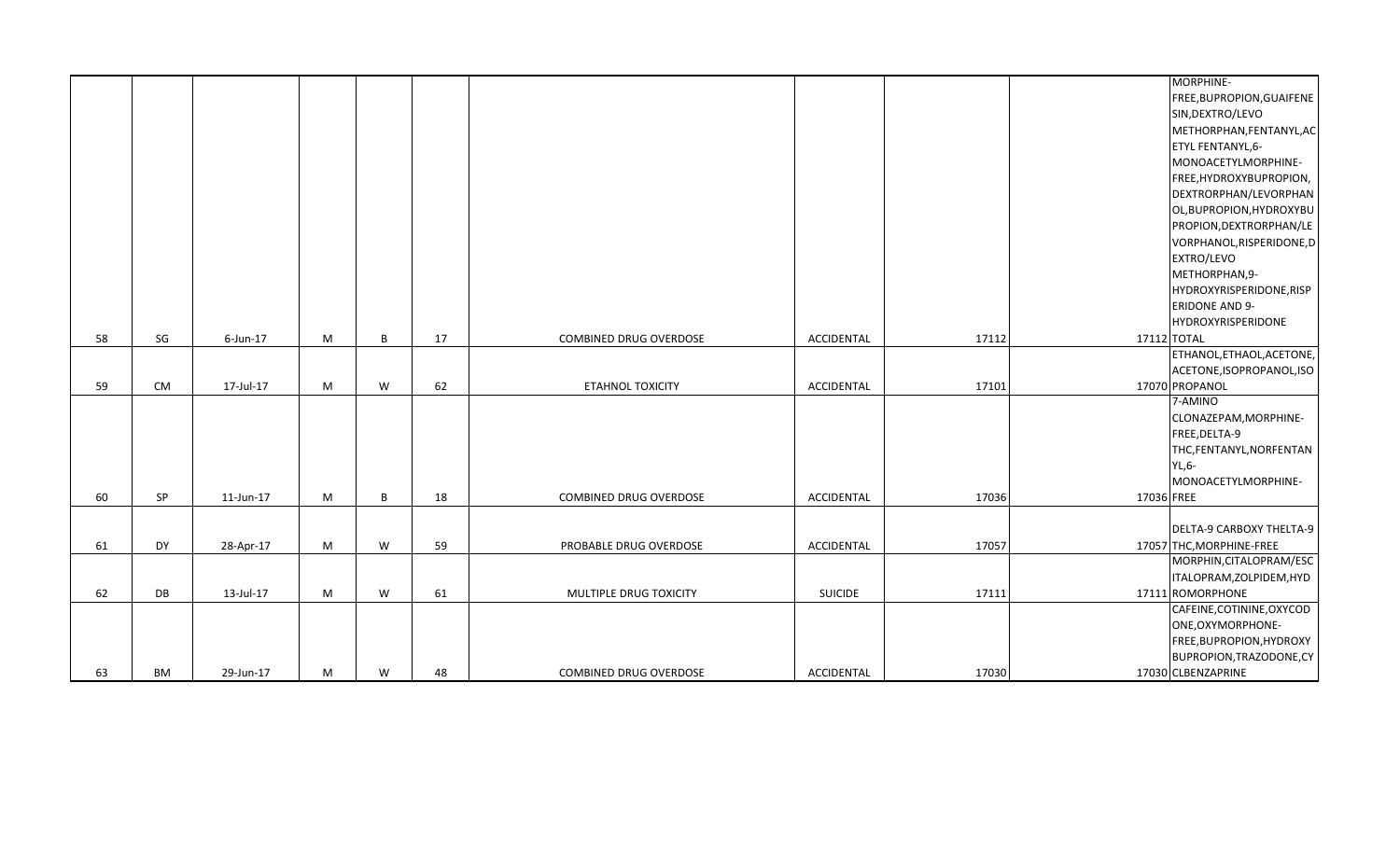|    |           |             |              |   |    |                                                       |                   |       |            | ETHANOL, BLOOD ALCOHOL          |
|----|-----------|-------------|--------------|---|----|-------------------------------------------------------|-------------------|-------|------------|---------------------------------|
|    |           |             |              |   |    |                                                       |                   |       |            | CONCENTRATION, NORDIAZE         |
|    |           |             |              |   |    |                                                       |                   |       |            | PAM, BENZOYLECGONINE, M         |
|    |           |             |              |   |    |                                                       |                   |       |            | ORPHINE-FREE,6-                 |
|    |           |             |              |   |    |                                                       |                   |       |            | MONOACETYLMORPHINE-             |
|    |           |             |              |   |    |                                                       |                   |       |            | FREE, FENTANYL, NORFENTA        |
| 64 | SH        | $3$ -Jul-17 | F            | W | 35 | COMBINED DRUG OVERDOSE                                | ACCIDENTAL        | 17111 |            | 17111 NYL, ACETYL FENTANYL      |
|    |           |             |              |   |    |                                                       |                   |       |            | CAFFEINE, 7-AMINO               |
|    |           |             |              |   |    |                                                       |                   |       |            | CLONZAEPAM, MORPHINE, H         |
|    |           |             |              |   |    |                                                       |                   |       |            | YDROMORPHONE, DELTTA-9          |
|    |           |             |              |   |    |                                                       |                   |       |            | <b>CARBOXY</b>                  |
|    |           |             |              |   |    |                                                       |                   |       |            | THC, FENTANYL, NORFENTAN        |
|    |           |             |              |   |    |                                                       | <b>ACCIDENTAL</b> | 17057 |            |                                 |
| 65 | LW        | 31-Jul-17   | F            | W | 44 | MULTIPLE DRUG TOXICITY                                |                   |       | 17057 YL   |                                 |
|    |           |             |              |   |    |                                                       |                   |       |            | CAFFEINE, MORPHINE-FREE, 6-     |
|    |           |             |              |   |    |                                                       |                   |       |            | MONOACETYLMORPHINE-             |
|    |           |             |              |   |    |                                                       |                   |       |            |                                 |
|    |           |             |              |   |    |                                                       |                   |       |            | FREE, FENTANYL, NORFENTA        |
|    |           |             |              |   |    |                                                       |                   |       |            | NYL, MORPHINE, 6-               |
|    |           |             |              |   |    |                                                       |                   |       |            | MONOACETYLMORPHINE-             |
|    |           |             |              |   |    |                                                       |                   |       |            | FREE, OXYCODONE, FENTANY        |
| 66 | TB        | 30-Jul-17   | M            | W | 28 | MULTIPLE DRUG TOXICITY                                | ACCIDENTAL        | 17101 |            | 17011 L, NORFENTANYL            |
|    |           |             |              |   |    |                                                       |                   |       |            | CAFFEINE, LORAZEPAM, AMP        |
|    |           |             |              |   |    |                                                       |                   |       |            | HETAMINE, METHAMPHETA           |
| 67 | SR        | 16-Jun-17   | M            | B | 28 | MULTIPLE DRUG TOXICITY                                | ACCIDENTAL        | 17101 | 17112 MINE |                                 |
|    |           |             |              |   |    |                                                       |                   |       |            | COCAINE, BENZOYLECGOINE,        |
|    |           |             |              |   |    |                                                       |                   |       |            | MORPHINE-                       |
|    |           |             |              |   |    |                                                       |                   |       |            | FREE, FENTANYL, NORFENTA        |
|    |           |             |              |   |    |                                                       |                   |       |            | NYL, ACETYL                     |
|    |           |             |              |   |    |                                                       |                   |       |            | FENTANYL, OPIATES, COCAIN       |
|    |           |             |              |   |    |                                                       |                   |       |            | E,FENTANYL/METABOLITE,6-        |
| 68 | <b>ST</b> | 1-Aug-17    | M            | W | 33 | <b>COMBINED DRUG OVERDOSE</b>                         | ACCIDENTAL        | 17036 |            | 17036 MAM-FREE                  |
|    |           |             |              |   |    |                                                       |                   |       |            |                                 |
|    |           |             |              |   |    |                                                       |                   |       |            | HALOPERIDOL, OLANZAPINE,        |
|    |           |             |              |   |    |                                                       |                   |       |            | QUETIAPINE, SERTRALINE, DE      |
|    |           |             |              |   |    |                                                       |                   |       |            | SMETHYLSERTRALINE, AMITR        |
| 69 | DE        | 23-Jul-17   | $\mathsf{F}$ | U | 40 | <b>COMBINED DRUG TOXICITY</b>                         | ACCIDENTAL        | 17104 |            | 17104 IPTYLINE, NORTRIPTYLINE   |
| 70 | <b>CW</b> | $6$ -Jul-17 | F            | W | 16 | ANOXIC BRAIN INJURY PROBABLE TESSALON PERLES OVERDOSE | <b>SUICIDE</b>    | 17033 |            | 17402 CAFFEINE, NALOXONE        |
|    |           |             |              |   |    |                                                       |                   |       |            |                                 |
|    |           |             |              |   |    |                                                       |                   |       |            | CAFFEINE, COTININE, NALOXO      |
|    |           |             |              |   |    |                                                       |                   |       |            | NE, MORPHINE-                   |
| 71 | EM        | 25-Aug-17   | M            | W | 35 | MULTIPLE DRUG TOXICITY                                | ACCIDENTAL        | 17101 |            | 17104 FREE, FENTANYL, NORFENTAL |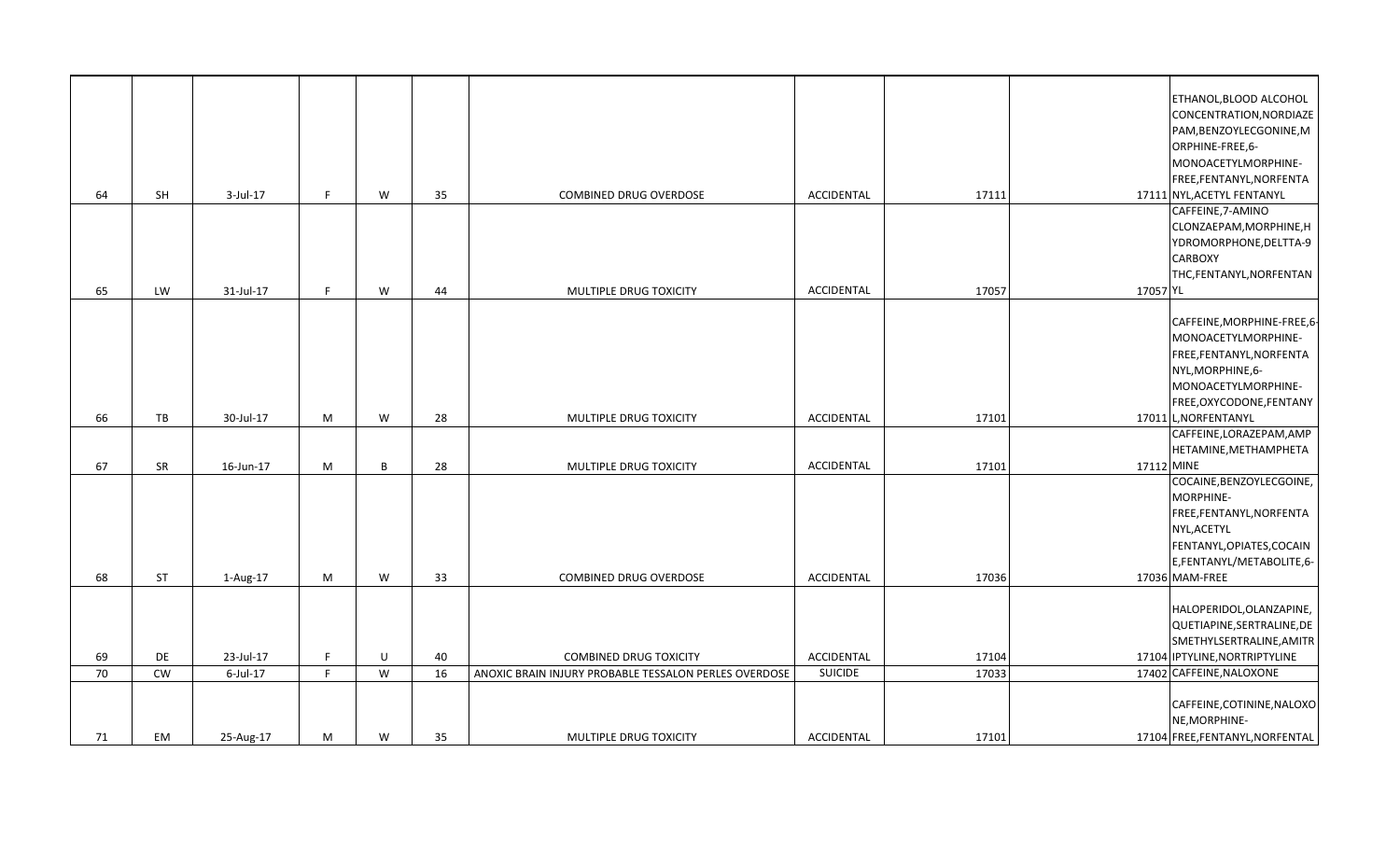|    |           |           |    |   |    |                                         |            |       |            | COCAINE, MORPHINE-                                     |
|----|-----------|-----------|----|---|----|-----------------------------------------|------------|-------|------------|--------------------------------------------------------|
|    |           |           |    |   |    |                                         |            |       |            | FREE,FENTANYL,6-MAM-                                   |
| 72 | JR        | 24-Aug-17 | M  | H | 33 | COMBINED DRUG OVERDOSE                  | ACCIDENTAL | 17103 | 17104 FREE |                                                        |
|    |           |           |    |   |    |                                         |            |       |            | MORPHINE-FREE, 6-                                      |
|    |           |           |    |   |    |                                         |            |       |            | MONOACETYLMORPHINE -                                   |
|    |           |           |    |   |    |                                         |            |       |            | FREE, AMITRIPTYLINE,                                   |
| 73 | MM        | 2-Sep-17  | M  | H | 51 | COMBINED DRUG OVERDOSE                  | ACCIDENTAL | 17104 |            | 17104 FENTANYL                                         |
|    |           |           |    |   |    |                                         |            |       |            | NICOTINE, CAFFEINE, THEOBR                             |
|    |           |           |    |   |    |                                         |            |       |            | OMINE, COTININE,                                       |
|    |           |           |    |   |    |                                         |            |       |            | MORPHINE-FREE,6-                                       |
|    |           |           |    |   |    |                                         |            |       |            | MONOACETYLMORPHINE-                                    |
|    |           |           |    |   |    |                                         |            |       |            | FREE, BUPROPION, HYDROXY                               |
|    |           |           |    |   |    |                                         |            |       |            | BURPROPION, CYCLEBENZAP                                |
|    |           |           |    |   |    |                                         |            |       |            | RINE, FENTANYL, NORFENTAN                              |
| 74 | <b>TR</b> | 30-Aug-17 | M  | W | 55 | COMBINED DRUG TOXICITY                  | ACCIDENTAL | 17103 | 17103 YL   |                                                        |
|    |           |           |    |   |    |                                         |            |       |            |                                                        |
|    |           |           |    |   |    |                                         |            |       |            |                                                        |
|    |           |           |    |   |    |                                         |            |       |            | ETHANOL, BLOOD ALCOHOL                                 |
|    |           |           |    |   |    |                                         |            |       |            | CONCENTRATION, FENTANYL                                |
| 75 | JR.       | 27-Aug-17 | M  | W | 26 | FENTANYL TOXICITY                       | ACCIDENTAL | 17104 |            | 17104 / METABOLITE, U-47700                            |
|    |           |           |    |   |    |                                         |            |       |            |                                                        |
|    |           |           |    |   |    |                                         |            |       |            |                                                        |
|    |           |           |    |   |    |                                         |            |       |            | OXYCODONE, OXYMORPHON                                  |
| 76 | <b>MA</b> | 7-Aug-17  | F  | B | 53 | MULTIPLE DRUG TOXICITY                  | ACCIDENTAL | 17036 |            | 17036 E-FREE, DIEPHENHYDRAMINE                         |
|    |           |           |    |   |    |                                         |            |       |            |                                                        |
|    |           |           |    |   |    |                                         |            |       |            |                                                        |
|    |           |           |    |   |    |                                         |            |       |            | LEVAMISOLE, METHYLEGONI                                |
|    |           |           |    |   |    |                                         |            |       |            | NE, NICOTINE, NORCYCLOBEN                              |
|    |           |           |    |   |    |                                         |            |       |            |                                                        |
|    |           |           |    |   |    |                                         |            |       |            | ZAPRINE, CAFFEINE, COTININ<br>E, THEOBROMINE, BENZOYLE |
|    |           |           |    |   |    |                                         |            |       |            |                                                        |
|    |           |           |    |   |    |                                         |            |       |            | CGOINE, MORPHINE-FREE, 6-                              |
|    |           |           |    |   |    |                                         |            |       |            | MONOACETYLMORPHINE-                                    |
|    |           |           |    |   |    |                                         |            |       |            | FREE,FLUOXETINE,NORFLUO                                |
|    |           |           |    |   |    |                                         |            |       |            | XETINE, FENTANYL, NORFENT                              |
| 77 | DM        | 31-Aug-17 | M  | W | 22 | COMBINED DRUG OVERDOSE                  | ACCIDENTAL | 17033 |            | 17022 ANYL, ACETYL FENTANYL                            |
|    |           |           |    |   |    |                                         |            |       |            | ETHANOL, CAFFEINE, COTININ                             |
|    |           |           |    |   |    |                                         |            |       |            | E, NALOXONE, FENTANYL, NO                              |
| 78 | AD        | 21-Sep-17 | M  | W | 47 | FENTANYL TOXICITY                       | ACCIDENTAL | 17113 |            | 17013 RFENTANYL                                        |
|    |           |           |    |   |    |                                         |            |       |            | FENTANYL, NICOTINE, OPIATE                             |
| 79 | <b>CL</b> | 15-Sep-17 | F. | W | 21 | ANOXIC BRAIN INJURY D/T OPIATE OVERDOSE | ACCIDENTAL | 17033 |            | 17512 S,LIDOCAINE                                      |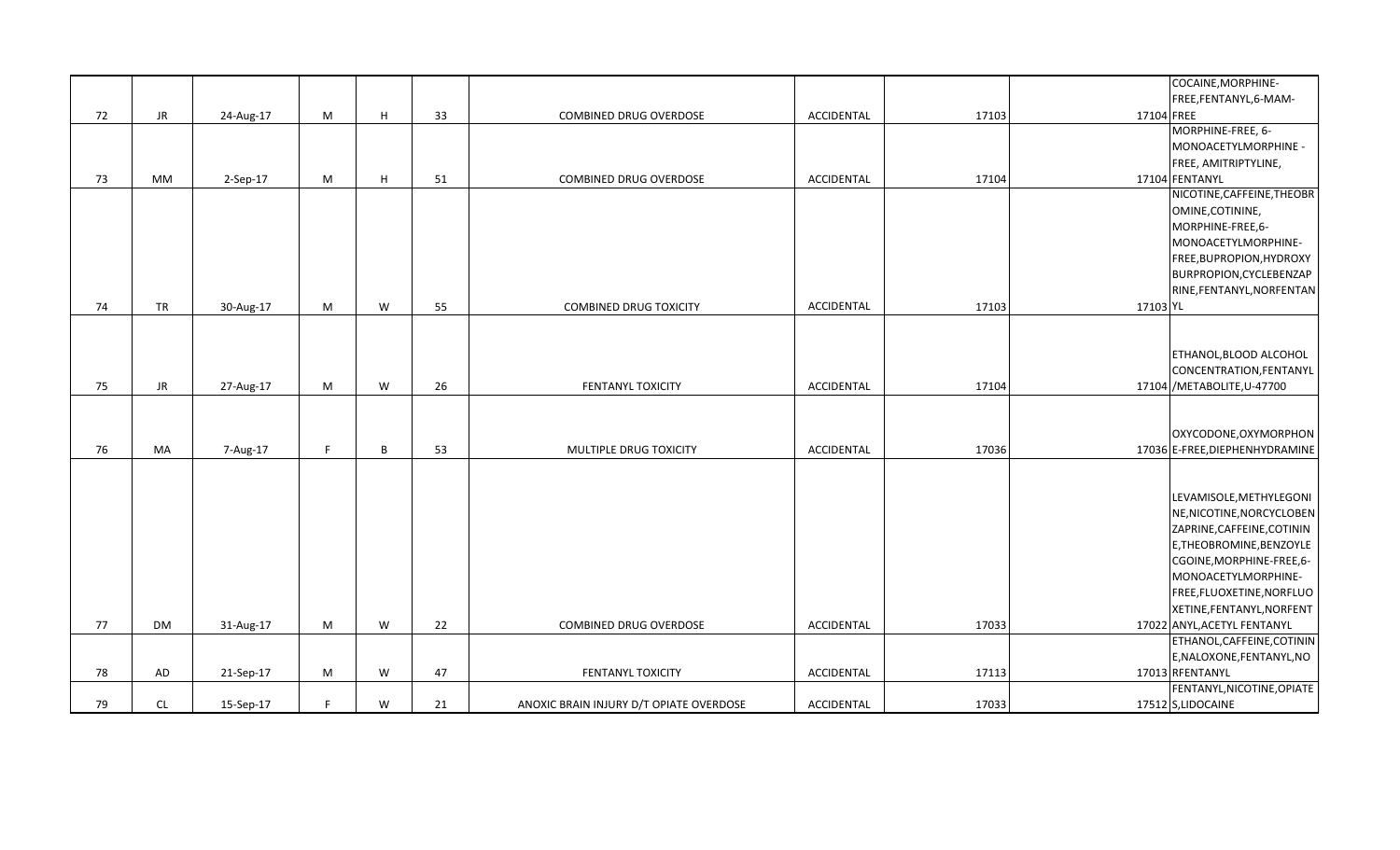|    |           |            |   |              |    |                               |                   |       |           | ETHANOL, MORPHINE-FREE, 6-<br>MONOACETYLMORPHINE-                                                            |
|----|-----------|------------|---|--------------|----|-------------------------------|-------------------|-------|-----------|--------------------------------------------------------------------------------------------------------------|
| 80 | CM        | 30-Sep-17  | M | W            | 47 | COMBINED DRUG OVERDOSE        | ACCIDENTAL        | 17104 |           | 17070 FREE, FENTANYL                                                                                         |
|    |           |            |   |              |    |                               |                   |       |           | MORPHINE-FREE, CODEINE-<br>FREE, COTININE, CAFFEINE, HY<br>DROCODONE-                                        |
|    |           |            |   |              |    |                               |                   |       |           | FREE, SERTRALINE, DESMETH                                                                                    |
| 81 | JE        | 17-Oct-17  | M | W            | 50 | <b>COMBINED DRUG OVERDOSE</b> | ACCIDENTAL        | 17109 |           | 17109 YLSERTRALINE                                                                                           |
|    |           |            |   |              |    |                               |                   |       |           | BENZOYLECGONINE, MORPHI<br>NE-FREE, DELTA-9<br>THC,FENTANYL,NORFENTAN<br>YL,AMPHETAMINE,METHAM               |
| 82 | <b>DM</b> | 26-Sep-17  | M | <b>MIXED</b> | 30 | <b>COMBINED DRUG TOXICITY</b> | <b>ACCIDENTAL</b> | 17104 |           | 17104 PHETAMINE                                                                                              |
| 83 | LS.       | 7-Nov-17   | M | W            | 26 | ACUTE FENTANYL TOXICITY       | ACCIDENTAL        | 17104 |           | CAFFEINE, FENTANYL, THEOB<br>ROMINE, BENZODIAZEPINES,<br>17339 FENTANYL/METABOLITE<br>MORPHINE-FREE,6-       |
| 84 | RA        | 10/14/2017 | M | W            | 58 | COMBINED DRUG OVERDOSE        | ACCIDENTAL        | 17057 |           | MONACETYLMORPHINE-<br>FREE, TRAMADOL, FENTANYL,<br>17036 OPIATES, FENTANYL                                   |
| 85 | ZM        | 10/1/2017  | M | W            | 24 | <b>COMBINED DRUG OVERDOSE</b> | ACCIDENTAL        | 17070 |           | CAFFEINE.COTININE, BENZOY<br>LECGONINE,11-HYDROXY<br>DELTA-9 THC, DELTA-9 THC<br>17111 FENTANYL, NORFENTANYL |
|    |           |            |   |              |    |                               |                   |       |           | NICOTINE, CAFFEINE, COTININ                                                                                  |
| 86 | AK        | 10/21/2017 | M | W            | 20 | <b>FENTANYL TOXICITY</b>      | ACCIDENTAL        | 17036 |           | E, THEOBROMINE, FENTANYL,<br>17036 NORFENTANYL                                                               |
| 87 | <b>DL</b> | 11/2/2017  | М | B            | 28 | COMBINED DRUG OVERDOSE        | ACCIDENTAL        | 17111 | 17111 NYL | MORPHINE-<br>FREE, FENTANYL, NORFENTA                                                                        |
|    |           |            |   |              |    |                               |                   |       |           | FENTANYL, ACETYL                                                                                             |
| 88 | MM        | 11/8/2017  | M | W            | 45 | FENTANYL TOXICITY             | ACCIDENTAL        | 17111 |           | 17111 FENTANYL                                                                                               |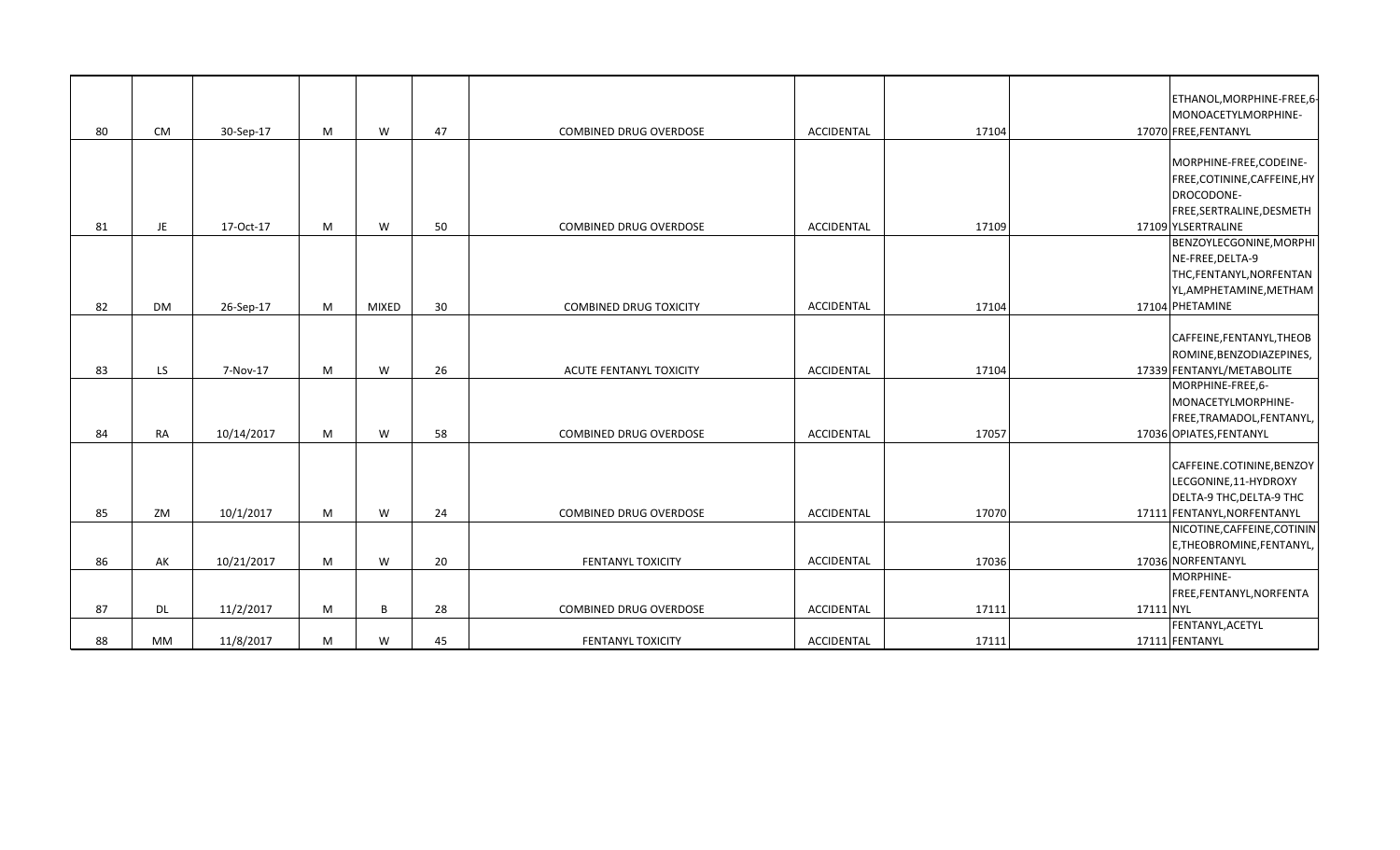| 89 | $\mathsf{CE}% _{\mathcal{A}}$ | 11/9/2017  | M  | W            | 33 | <b>COMBINED DRUG OVERDOSE</b> | ACCIDENTAL        | 17032 | CAFFEINE, CLONAZEPAM, 7-<br>AMINO<br>CLONAZEPAM, ALPRAZOLAM,<br>ALPHA-<br>HYDROXYALPRAZOLAM, MET<br>HADONE, 11-HYDROXY<br>DELTA-9 THC, DELTA-9<br>17032 CARBOXY THC, DELTA-9 THC |
|----|-------------------------------|------------|----|--------------|----|-------------------------------|-------------------|-------|----------------------------------------------------------------------------------------------------------------------------------------------------------------------------------|
| 90 | ED                            | 11/10/2017 | M  | B            | 30 | COMBINED DRUG OVERDOSE        | ACCIDENTAL        | 17104 | ETHANOL, COTININE, LEVAMI<br>SOLE, COCAINE, COCASETHYL<br>17104 ENE, BENZOYLEGONINE                                                                                              |
|    |                               |            |    |              |    |                               |                   |       | COTININE, NICOTINE, CAFFEIN<br>E,TRAMADOL,DIPHENHYDRA<br>MINE, DEXTRO/LEVO<br>METHORPHAN, CITALOPRAM<br>/ESCITALOPRAM, FENTANYL,<br>NORFENTANYL, ACETYL                          |
| 91 | SM                            | 11/26/2017 | M  | W            | 45 | OPIATE TOXICITY               | ACCIDENTAL        | 17104 | 17104 FENTANYL<br>FENTANYL, ACETYL                                                                                                                                               |
| 92 | JS                            | 11/26/2017 | M  | W            | 29 | OPIATE TOXICITY               | <b>ACCIDENTAL</b> | 17111 | 17111 FENTANYL                                                                                                                                                                   |
| 93 | SD                            | 11/22/2017 | F. | W            | 50 | <b>OPIATE TOXICITY</b>        | <b>ACCIDENTAL</b> | 17032 | CAFFEINE, COTININE, AMITRIP<br>TYLINE, NORTRIPTYLINE, DELT<br>$A-9$<br>THC,FENTANYL,ACETYLFENT<br>17032 ANYL                                                                     |
| 94 | TH                            | 11/6/2017  | F  | W            | 39 | <b>COMBINED DRUG OVERDOSE</b> | <b>SUICIDE</b>    | 17111 | ETHANOL, CAFFEINE, PARA-<br>FLUOROBUTYRL<br>FENTANYL/FIBF, MORPHINE-<br>FREE, TRAZODONE, FENTANY<br>L, NORFENTANYL, ACETYL<br>17078 FENTANYL                                     |
|    |                               |            |    |              |    |                               | <b>ACCIDENTAL</b> | 17028 | ETHANOL, CAFFEINE, COTININ<br>E, DIAZEPAM, NORDIAZEPAM,<br>MORPHINE-<br>FREE, FENTANYL, ACETYL<br>17028 FENTANYL                                                                 |
| 95 | EA                            | 11/20/2017 | M  | $\, {\sf B}$ | 40 | <b>COMBINED DRUG OVERDOSE</b> |                   |       | OXYCODONE, DULOXETINE, F                                                                                                                                                         |
| 96 | KM                            | 11/15/2017 | E  | W            | 52 | MULTIPLE DRUG TOXICITY        | ACCIDENTAL        | 17110 | ENTANYL, NORFENTANYL, AM<br>17110 PHETAMINE                                                                                                                                      |